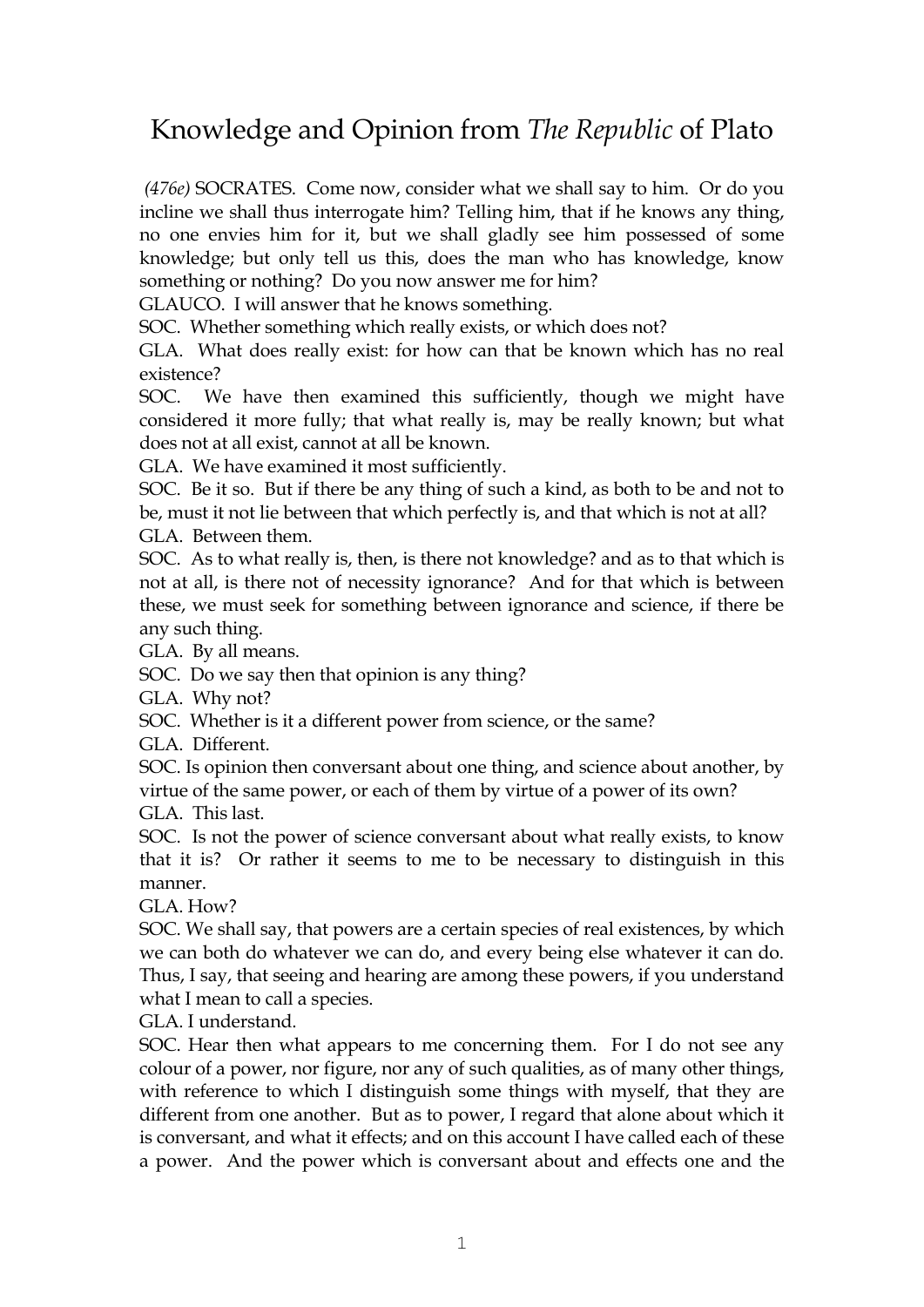same thing, I call the same power, but that conversant about and effecting a different thing, I call a different power: but what say you? In what manner do you call it?

GLA. Just so.

SOC. But come again, excellent Glauco, whether do you say that science is itself a certain power, or to what class do you refer it?

GLA. I refer it to this class of power, as it is of all powers the most strong.

SOC. But what now? Shall we refer opinion to power, or to some other species? GLA. By no means to power; for that by which we form opinions is nothing else but opinion.

SOC. But you owned some time since, that science and opinion were not the same.

GLA. How can ever any one who possesses intellect reduce under one, that which is infallible, and that which is not infallible?

SOC. You say right. And it is plain that we have allowed opinion to be a different thing from science.

GLA. We have.

SOC. Each of them then has naturally a different power over a different thing.

GLA. Of necessity.

SOC. Science has a power over being itself, in knowing real existence, how it exists.

GLA. Yes.

SOC. But we say that opinion opines.

GLA. Yes.

SOC. Whether does it know the same thing which science knows? And shall that which is known, and that which is opined, be the same? Or is this impossible?

GLA. Impossible from what we have allowed: since they are naturally powers of different things, and both of them are powers, opinion and science, and each of them different from the other, as we have said; from these things it cannot be, that what is opined is the same with that which is known.

SOC. If then being itself be known, must it not be different from the being which is perceived by opinion?

GLA. Different.

SOC. Does he then who opines, opine that which has no existence? Or is it impossible to opine that which doth not exist at all? Consider now, does not the man who opines, refer his opinion to somewhat? Or is it possible to opine, and yet opine nothing at all?

GLA. Impossible.

SOC. But whoever opines, opines some one thing.

GLA. Yes.

SOC. But surely that which does not exist, cannot be called any one thing, but most properly nothing at all.

GLA. Certainly so.

SOC. But we necessarily referred ignorance to that which does not exist, but knowledge to real existence.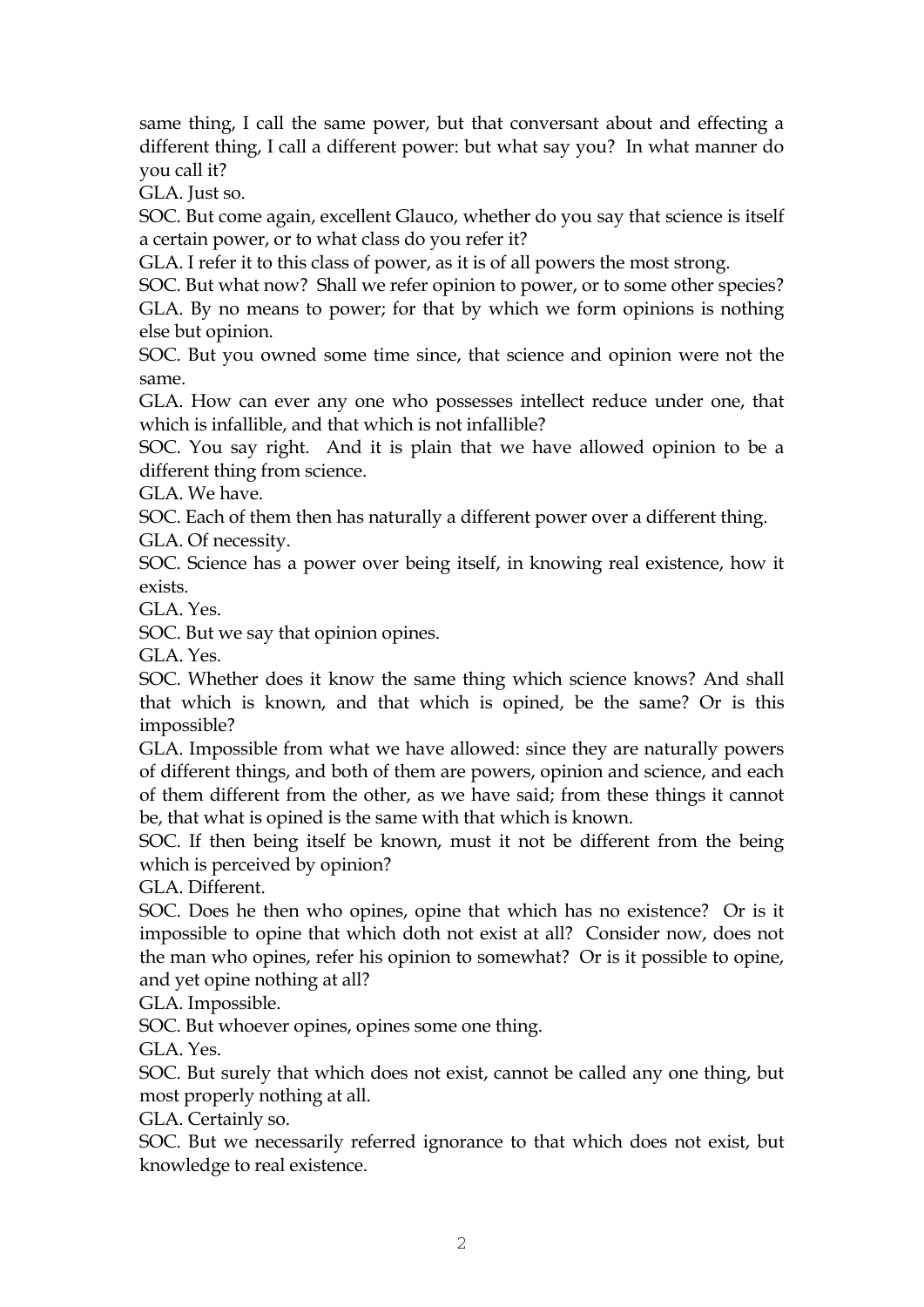GLA. Right.

SOC. Neither therefore does he opine being, nor yet that which is not.

GLA. He does not.

SOC. Opinion then is neither knowledge, nor is it ignorance.

GLA. It appears it is not.

SOC. Does it then exceed these, either knowledge in perspicuity, or ignorance in obscurity?

GLA. It does neither.

SOC. But does opinion seem to you to be more obscure than knowledge, but more perspicuous than ignorance?

GLA. By much.

SOC. But does it lie between them both then?

GLA. It does.

SOC. Opinion then is in the middle of these two.

GLA. Entirely so.

SOC. And have we not already said, that if any thing appeared of such a kind, as at the same time to be, and yet not to be, such a thing would lie between that which has really an existence, and that which does not at all exist, and that neither science nor ignorance would be conversant about it, but that which appeared to be between ignorance and science?

GLA. Right.

SOC. And now that which we call opinion, has appeared to be between them.

GLA. It has appeared.

SOC. It yet remains for us, as it seems, to discover that which participates of both these, of being, and of non-being, and which with propriety can be called neither of them perfectly, that if it appear to be that which is opined, we may justly call it so, assigning to the extremes what is extreme, and to the middle what is in the middle. Shall we not do thus?

GLA. Thus.

SOC. These things being determined, let this worthy man, I will say, tell and answer me, he who reckons that beauty, and a certain idea of beauty there is none, always the same, and in the same respects; but this lover of beautiful objects reckons there are many beautiful things, but can never endure to be told that there is one beautiful, and one just, and so of others. Of all these many things, excellent man! Shall we say to him, is there any which will not appear deformed, and of those just which will not appear unjust, of those holy which will not appear profane?

GLA. No; but of necessity the beautiful things themselves must in some respects appear even deformed, and others in like manner.

SOC. But what? Many things which are double, or twofold, do they less really appear to be halves than doubles?

GLA. No less.

SOC. And things great and small, light and heavy, shall they be denominated what we call them, any more than the opposite?

GLA. No; but each of them always participates of both.

SOC. Whether then is each of these many things that which it is said to be, or is